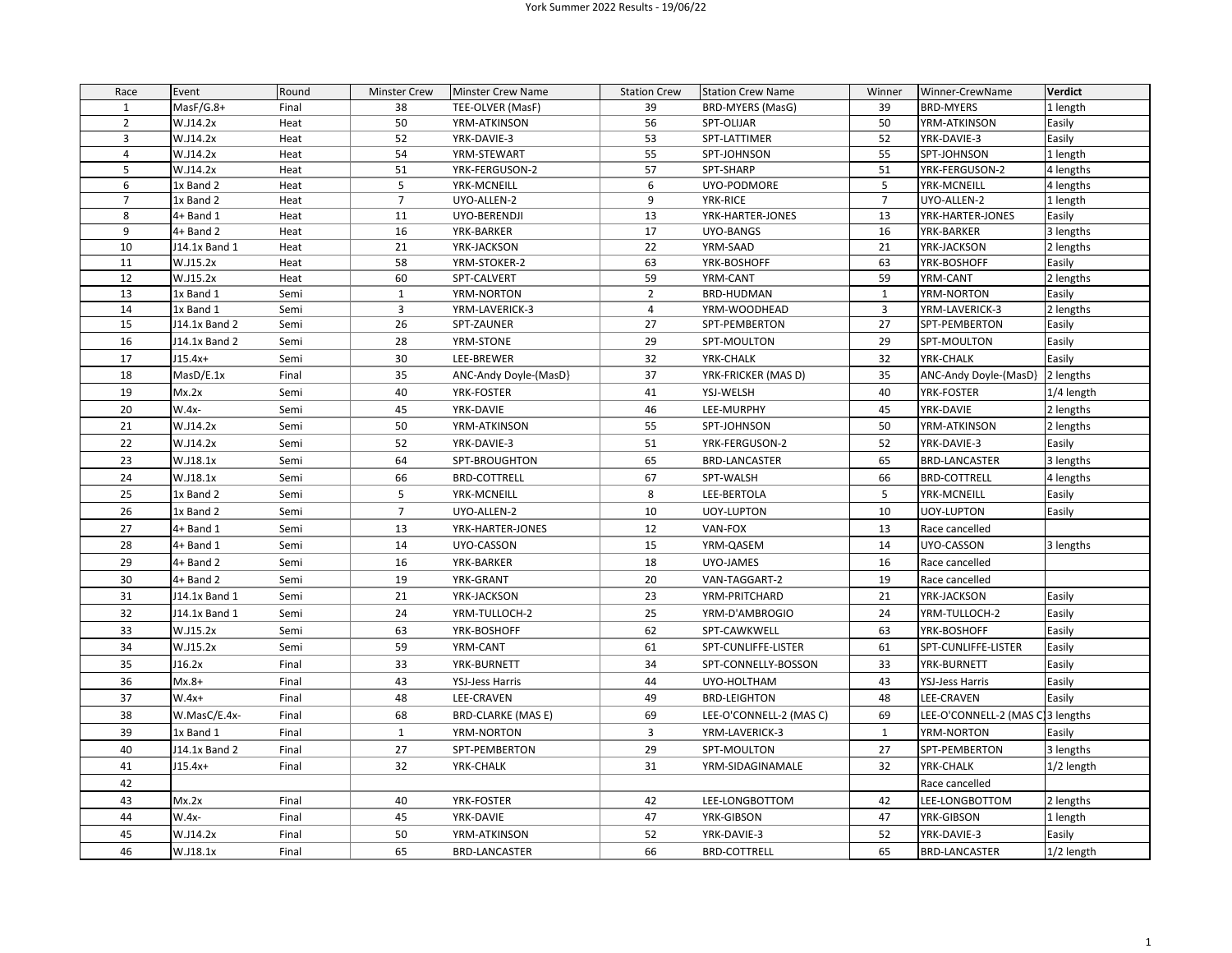## York Summer 2022 Results - 19/06/22

| Race | Event         | Round | <b>Minster Crew</b> | <b>Minster Crew Name</b> | <b>Station Crew</b> | <b>Station Crew Name</b> | Winner | Winner-CrewName    | <b>Verdict</b> |
|------|---------------|-------|---------------------|--------------------------|---------------------|--------------------------|--------|--------------------|----------------|
| 47   | 1x Band 2     | Final | 5                   | YRK-MCNEILL              | 10                  | <b>UOY-LUPTON</b>        | 5      | YRK-MCNEILL        | 1 length       |
| 48   | $4+$ Band 1   | Final | 13                  | YRK-HARTER-JONES         | 14                  | UYO-CASSON               | 14     | UYO-CASSON         | Easily         |
| 49   | $4+$ Band 2   | Final | 16                  | YRK-BARKER               | 19                  | YRK-GRANT                | 16     | YRK-BARKER         | Easily         |
| 50   | J14.1x Band 1 | Final | 21                  | YRK-JACKSON              | 24                  | YRM-TULLOCH-2            | 24     | YRM-TULLOCH-2      | Easily         |
| 51   | W.J15.2x      | Final | 63                  | YRK-BOSHOFF              | 61                  | SPT-CUNLIFFE-LISTER      | 63     | YRK-BOSHOFF        | 2 lengths      |
| 52   | $W.8+$        | Final | 106                 | YSJ-ROCHESTER            | 107                 | YRK-HOMA                 | 107    | YRK-HOMA           | 3 lengths      |
| 53   | $4x-$         | Heat  | 70                  | YRM-LAVERICK-2           | 71                  | UYO-ALLEN                | 70     | YRM-LAVERICK-2     | Easily         |
| 54   | 4x-           | Heat  | 72                  | LEE-WHARTON              | 75                  | YRK-HARTER-JONES-2       | 75     | YRK-HARTER-JONES-2 | Easily         |
| 55   | $J14.4x+$     | Heat  |                     |                          |                     |                          |        | Race cancelled     |                |
| 56   | $J14.4x+$     | Heat  | 78                  | YRM-D'AMBROGIO-2         | 77                  | SPT-CONROY               | 78     | YRM-D'AMBROGIO-2   | Canvas         |
| 57   | J15.1x Band 1 | Heat  | 82                  | YRM-LEWIS                | 83                  | SPT-ZAUNER-2             | 83     | SPT-ZAUNER-2       | 4 lengths      |
| 58   | J15.1x Band 2 | Heat  | 87                  | <b>BRD-PENKETH</b>       | 88                  | SPT-HODGSON              | 87     | <b>BRD-PENKETH</b> | 4 lengths      |
| 59   | J15.1x Band 2 | Heat  | 89                  | SPT-BATESON              | 90                  | AGE-MCLAUGHLIN           | 90     | AGE-MCLAUGHLIN     | 3 lengths      |
| 60   | W.2x          | Heat  | 99                  | LEE-PRESTON              | 100                 | YSJ-HEELEY               | 99     | LEE-PRESTON        |                |
| 61   | W.2x          | Heat  | 101                 | LEE-FOLAN                | 102                 | <b>BRD-MILLIGAN</b>      | 101    | LEE-FOLAN          | 4 lengths      |
| 62   | W.2x          | Heat  | 103                 | YRK-REZACOVA             | 104                 | LEE-FRANKLIN             | 103    | YRK-REZACOVA       | 2 lengths      |
| 63   | W.J15.4x+     | Semi  | 112                 | LEE-MARKS                | 113                 | <b>BRD-EVANS</b>         | 112    | LEE-MARKS          | 4 lengths      |
| 64   |               |       |                     |                          |                     |                          |        | Race cancelled     |                |
| 65   | W.J15.4x+     | Heat  | 116                 | YRK-BOSHOFF-2            | 117                 | YRM-DEERING              | 116    | YRK-BOSHOFF-2      | Not Rowed Out  |
| 66   | W.J14.1x      | Semi  | 108                 | BRD-MCDONALD             | 111                 | YRM-COCHRANE             | 108    | BRD-MCDONALD       | Easily         |
| 67   | W.J14.1x      | Semi  | 110                 | YRM-BELL                 | 109                 | YRK-ASHLEY               | 109    | YRK-ASHLEY         | Easily         |
| 68   | $4x-$         | Semi  | 70                  | YRM-LAVERICK-2           | 74                  | YSJ-SUTHERLAND           | 70     | YRM-LAVERICK-2     | 4 lengths      |
| 69   | $4x-$         | Semi  | 75                  | YRK-HARTER-JONES-2       | 73                  | SPT-FINCH                | 75     | YRK-HARTER-JONES-2 | 2 lengths      |
| 70   | $J14.4x+$     | Semi  | 80                  | YRK-JACKSON-3            | 79                  | YRM-PODALAKUR            | 80     | YRK-JACKSON-3      | Easily         |
| 71   | $J14.4x+$     | Semi  | 78                  | YRM-D'AMBROGIO-2         | 81                  | SPT-THOTLI               | 78     | YRM-D'AMBROGIO-2   | 2 lengths      |
| 72   | J15.1x Band 1 | Semi  | 83                  | SPT-ZAUNER-2             | 84                  | SPT-GREEN                | 83     | SPT-ZAUNER-2       | 1 length       |
| 73   | J15.1x Band 1 | Semi  | 85                  | SPT-CARTER               | 86                  | YRM-ANDERSON             | 86     | YRM-ANDERSON       | 3 lengths      |
| 74   | J15.1x Band 2 | Semi  | 87                  | <b>BRD-PENKETH</b>       | 91                  | SPT-GIBSON               | 91     | SPT-GIBSON         | 4 lengths      |
| 75   | J15.1x Band 2 | Semi  | 90                  | AGE-MCLAUGHLIN           | 92                  | BRD-WATTERSTON-2         | 90     | AGE-MCLAUGHLIN     | 3 lengths      |
| 76   | W.2x          | Semi  | 99                  | LEE-PRESTON              | 103                 | YRK-REZACOVA             | 103    | YRK-REZACOVA       | 1/4 length     |
| 77   | W.2x          | Semi  | 101                 | LEE-FOLAN                | 105                 | BRD-LANCASTER-2          | 105    | BRD-LANCASTER-2    | 4 lengths      |
| 78   | W.J15.4x+     | Semi  | 114                 | SPT-STANYON-CARR         | 116                 | YRK-BOSHOFF-2            | 116    | YRK-BOSHOFF-2      | 1/2 length     |
| 79   |               |       |                     |                          |                     |                          |        | Race cancelled     |                |
| 80   | J16.4x-       | Final | 93                  | YRK-CHALK-3              | 94                  | OUN-LAKKAPPA             | 93     | YRK-CHALK-3        | Easily         |
| 81   | J18.2x        | Final | 95                  | YRK-WYNNE                | 96                  | YRM-STANNARD             | 96     | YRM-STANNARD       | 3 lengths      |
| 82   | $J18.4x-$     | Final | 97                  | YRK-JACKSON-4-2          | 98                  | SPT-JACQUES              | 97     | YRK-JACKSON-4-2    | 3 lengths      |
| 83   | W.J16.2x      | Final | 119                 | <b>OUN-THOMAS</b>        | 120                 | YRK-DAVIE-2              | 120    | YRK-DAVIE-2        | 3 lengths      |
| 84   | W.MasE.2x     | Final | 121                 | BRD-GREGORY-2            | 122                 | <b>GUY-EL DABI</b>       | 121    | BRD-GREGORY-2      | Easily         |
| 85   | W.J14.1x      | Final | 108                 | <b>BRD-MCDONALD</b>      | 109                 | YRK-ASHLEY               | 108    | BRD-MCDONALD       | 3 lengths      |
| 86   | 4x-           | Final | 70                  | YRM-LAVERICK-2           | 75                  | YRK-HARTER-JONES-2       | 75     | YRK-HARTER-JONES-2 | 1 length       |
| 87   | $J14.4x+$     | Final | 80                  | YRK-JACKSON-3            | 78                  | YRM-D'AMBROGIO-2         | 80     | YRK-JACKSON-3      | 1/2 length     |
| 88   | J15.1x Band 1 | Final | 83                  | SPT-ZAUNER-2             | 86                  | YRM-ANDERSON             | 83     | SPT-ZAUNER-2       | 2 lengths      |
| 89   | J15.1x Band 2 | Final | 91                  | SPT-GIBSON               | 90                  | AGE-MCLAUGHLIN           | 90     | AGE-MCLAUGHLIN     | Distance       |
| 90   | W.2x          | Final | 103                 | YRK-REZACOVA             | 105                 | BRD-LANCASTER-2          | 105    | BRD-LANCASTER-2    | 2 lengths      |
| 91   | W.J15.4x+     | Final | 116                 | YRK-BOSHOFF-2            | 112                 | LEE-MARKS                | 116    | YRK-BOSHOFF-2      | 3 lengths      |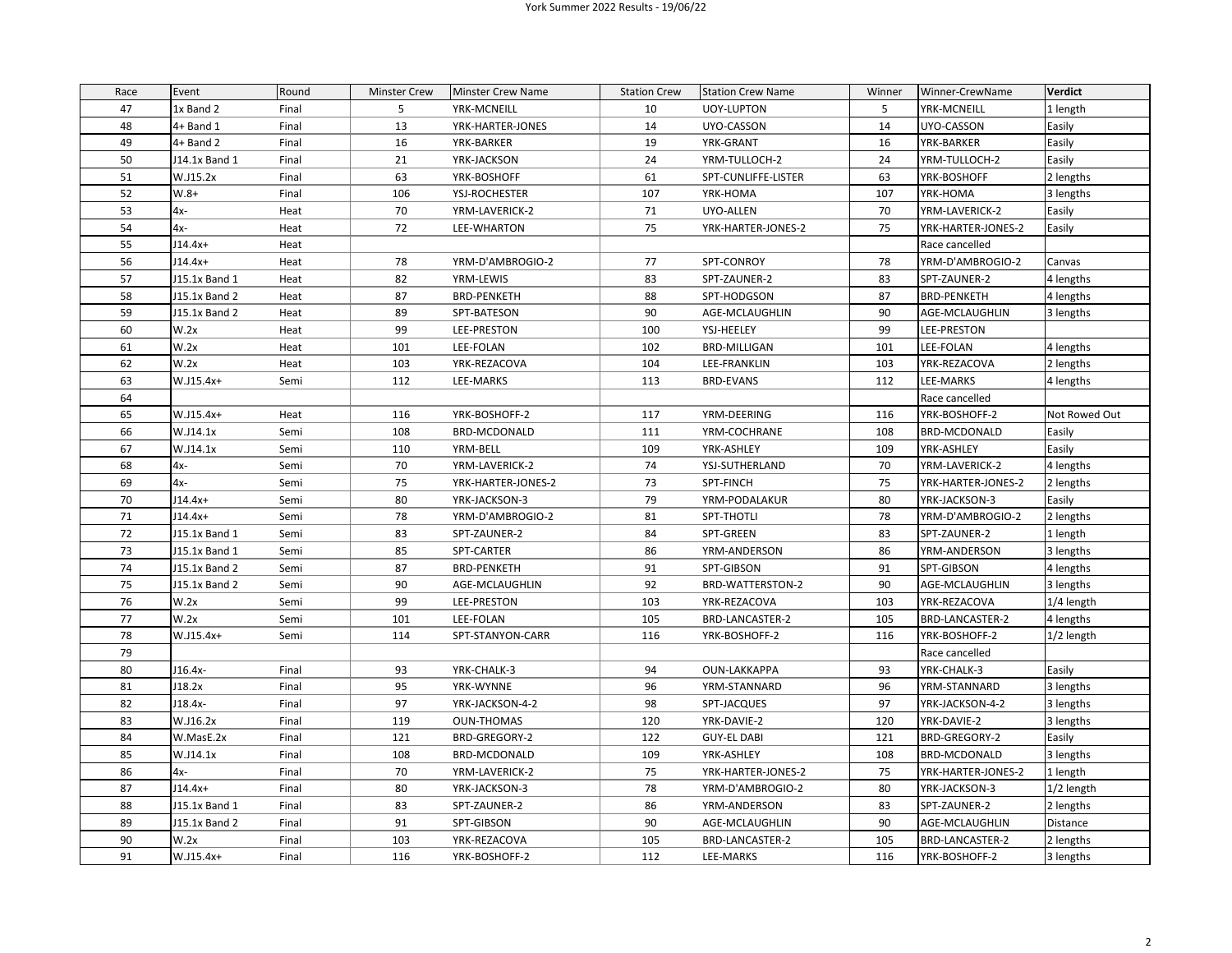## York Summer 2022 Results - 19/06/22

| Race | Event           | Round | <b>Minster Crew</b> | <b>Minster Crew Name</b> | <b>Station Crew</b> | <b>Station Crew Name</b> | Winner | Winner-CrewName      | <b>Verdict</b>      |
|------|-----------------|-------|---------------------|--------------------------|---------------------|--------------------------|--------|----------------------|---------------------|
| 92   | W.J14.4x+       | Heat  | 165                 | <b>OUN-PICKERING</b>     | 166                 | YRM-STAGGS               | 166    | YRM-STAGGS           | 2 lengths           |
| 93   | W.J14.4x+       | Heat  | 167                 | SPT-DOSWELL              | 168                 | <b>OUN-CRANE</b>         | 167    | SPT-DOSWELL          | NA - Race cancelled |
| 94   | W.J14.4x+       | Heat  | 169                 | YRM-STOKER               | 170                 | LEE-MISTRY               | 169    | YRM-STOKER           | 1 length            |
| 95   | W.J14.4x+       | Heat  | 171                 | SPT-WARD                 | 172                 | YRK-ASHLEY-2             | 172    | YRK-ASHLEY-2         | 3/4 length          |
| 96   | $8+$            | Semi  | 128                 | YRK-ORSKOV-2             | 127                 | SPT-FINCH-2              | 128    | YRK-ORSKOV-2         | 3/4 length          |
| 97   | J15.2x Band 1   | Heat  | 135                 | SPT-GREEN-2              | 136                 | YRM-PRITCHARD-2          | 136    | YRM-PRITCHARD-2      | 3 lengths           |
| 98   | $W.4+$          | Heat  | 158                 | YRK-BELL                 | 159                 | YSJ-HEELEY-2             | 158    | YRK-BELL             | 1 length            |
| 99   | W.J15.1x Band 1 | Heat  | 173                 | SPT-ROEBUCK              | 174                 | SPT-CALVERT-2            | 174    | SPT-CALVERT-2        | Easily              |
| 100  | 2x              | Final | 123                 | YRK-WOOLFSON             | 124                 | YSJ-CLARKE               | 123    | YRK-WOOLFSON         | 1 length            |
| 101  | J14.2x          | Semi  | 131                 | SPT-PEMBERTON-2          | 132                 | SPT-RATHBONE             | 132    | SPT-RATHBONE         | 2 lengths           |
| 102  | J14.2x          | Semi  | 133                 | SPT-MOUNTAIN             | 134                 | YRK-JACKSON-4            | 134    | YRK-JACKSON-4        | Easily              |
| 103  | J15.2x Band 2   | Semi  | 140                 | LEE-KERSHAW              | 141                 | SPT-BATESON-2            | 141    | SPT-BATESON-2        | Easily              |
| 104  | J15.2x Band 2   | Semi  | 142                 | YRK-CHALK-2              | 143                 | <b>BRD-WATTERSTON</b>    | 142    | YRK-CHALK-2          | Easily              |
| 105  | MasD/E.2x-      | Semi  | 144                 | GUY-PEMBERTON-2 (MasE)   | 145                 | YRK-Woodford {Mas E}     | 145    | YRK-Woodford {Mas E} | Easily              |
| 106  | MasD/E.2x-      | Semi  | 146                 | UYO-WHITE (MasE)         | 147                 | GUY-Rathbone {MAS D)     | 147    | GUY-Rathbone {MAS D) | Easily              |
| 107  | W.1x            | Semi  | 154                 | BRD-JONES-GERRARD        | 157                 | LEE-PRESTON-2            | 157    | LEE-PRESTON-2        | Easily              |
| 108  | W.1x            | Semi  | 156                 | LEE-KELLY                | 155                 | YRK-LELENAITE            |        | Race cancelled       |                     |
| 109  | W.J14.4x+       | Semi  | 166                 | YRM-STAGGS               | 169                 | YRM-STOKER               | 166    | YRM-STAGGS           | Easily              |
| 110  | $W.J14.4x+$     | Semi  | 167                 | SPT-DOSWELL              | 172                 | YRK-ASHLEY-2             | 172    | YRK-ASHLEY-2         | 3 lengths           |
| 111  | W.J15.1x Band 2 | Semi  | 178                 | SPT-WATSON               | 179                 | YRK-BOSHOFF-3            | 179    | YRK-BOSHOFF-3        | 2 lengths           |
| 112  | W.J15.1x Band 2 | Semi  | 180                 | SPT-BLACKLOCK            | 181                 | SPT-CUNLIFFE-LISTER-2    | 180    | SPT-BLACKLOCK        | Easily              |
| 113  |                 |       |                     |                          |                     |                          |        | Race cancelled       |                     |
| 114  | $8+$            | Semi  | 129                 | UYO-LUPTON               | 126                 | LEE-WHARTON-2            | 129    | UYO-LUPTON           | Easily              |
| 115  | J15.2x Band 1   | Semi  | 136                 | YRM-PRITCHARD-2          | 137                 | YRM-ANDERSON-2           | 137    | YRM-ANDERSON-2       | 2 lengths           |
| 116  | J15.2x Band 1   | Semi  | 138                 | SPT-ZAUNER-3             | 139                 | YRM-HEGAB-2              | 138    | SPT-ZAUNER-3         | Easily              |
| 117  | $W.4+$          | Semi  | 158                 | YRK-BELL                 | 160                 | VAN-SELLERS              |        | Race cancelled       |                     |
| 118  | $W.4+$          | Semi  | 161                 | LEE-FORDE                | 162                 | <b>YSJ-FULTON</b>        | 161    | LEE-FORDE            | Easily              |
| 119  | W.J15.1x Band 1 | Semi  | 174                 | SPT-CALVERT-2            | 175                 | YRM-LAVERICK             | 175    | YRM-LAVERICK         | Easily              |
| 120  | W.J15.1x Band 1 | Semi  | 176                 | YRM-GRAY                 | 177                 | SPT-CAWKWELL-2           |        | Race cancelled       |                     |
| 121  | $Mx.4x-$        | Final | 148                 | YRK-POWELL               | 149                 | YSJ-WALLWORK             |        | Race cancelled       |                     |
| 122  | Mx.J18.4x-      | Final | 150                 | YRK-FOSTER-2             | 151                 | OUN-THOMAS-2             | 150    | YRK-FOSTER-2         | 3 lengths           |
| 123  | Mx.MasE/F.4x-   | Final | 152                 | YRK-START (masE)         | 153                 | BRD-GREGORY (MasF)       | 153    | BRD-GREGORY (MasF)   | Easily              |
| 124  | W.J13.1x        | Final | 163                 | YRK-DU PLESSIS           | 164                 | AGE-OKUNOLA              | 164    | AGE-OKUNOLA          | Easily              |
| 125  | W.J16.1x        | Final | 182                 | SPT-LEIGH-HUNT           | 183                 | YRK-DAVIE-4              | 183    | YRK-DAVIE-4          | Easily              |
| 126  |                 |       |                     |                          |                     |                          |        | Race cancelled       |                     |
| 127  | J14.2x          | Final | 132                 | SPT-RATHBONE             | 134                 | YRK-JACKSON-4            | 134    | YRK-JACKSON-4        | 3 lengths           |
| 128  | J15.2x Band 2   | Final | 141                 | SPT-BATESON-2            | 142                 | YRK-CHALK-2              | 142    | YRK-CHALK-2          | Rowover             |
| 129  | MasD/E.2x-      | Final | 145                 | YRK-Woodford {Mas E}     | 147                 | GUY-Rathbone {MAS D)     | 147    | GUY-Rathbone {MAS D) | Not Rowed Out       |
| 130  | W.1x            | Final | 157                 | LEE-PRESTON-2            | 155                 | YRK-LELENAITE            | 157    | LEE-PRESTON-2        | Easily              |
| 131  | W.J14.4x+       | Final | 166                 | YRM-STAGGS               | 172                 | YRK-ASHLEY-2             | 166    | YRM-STAGGS           | 1/2 length          |
| 132  | W.J15.1x Band 2 | Final | 179                 | YRK-BOSHOFF-3            | 180                 | SPT-BLACKLOCK            | 179    | YRK-BOSHOFF-3        |                     |
| 133  | $8+$            | Final | 128                 | YRK-ORSKOV-2             | 129                 | UYO-LUPTON               | 129    | UYO-LUPTON           | 1/2 length          |
| 134  | J15.2x Band 1   | Final | 137                 | YRM-ANDERSON-2           | 138                 | SPT-ZAUNER-3             | 137    | YRM-ANDERSON-2       | 3 lengths           |
| 135  | $W.4+$          | Final | 158                 | YRK-BELL                 | 161                 | LEE-FORDE                | 161    | LEE-FORDE            | Canvas              |
| 136  | W.J15.1x Band 1 | Final | 175                 | YRM-LAVERICK             | 177                 | SPT-CAWKWELL-2           | 175    | YRM-LAVERICK         | 1 length            |